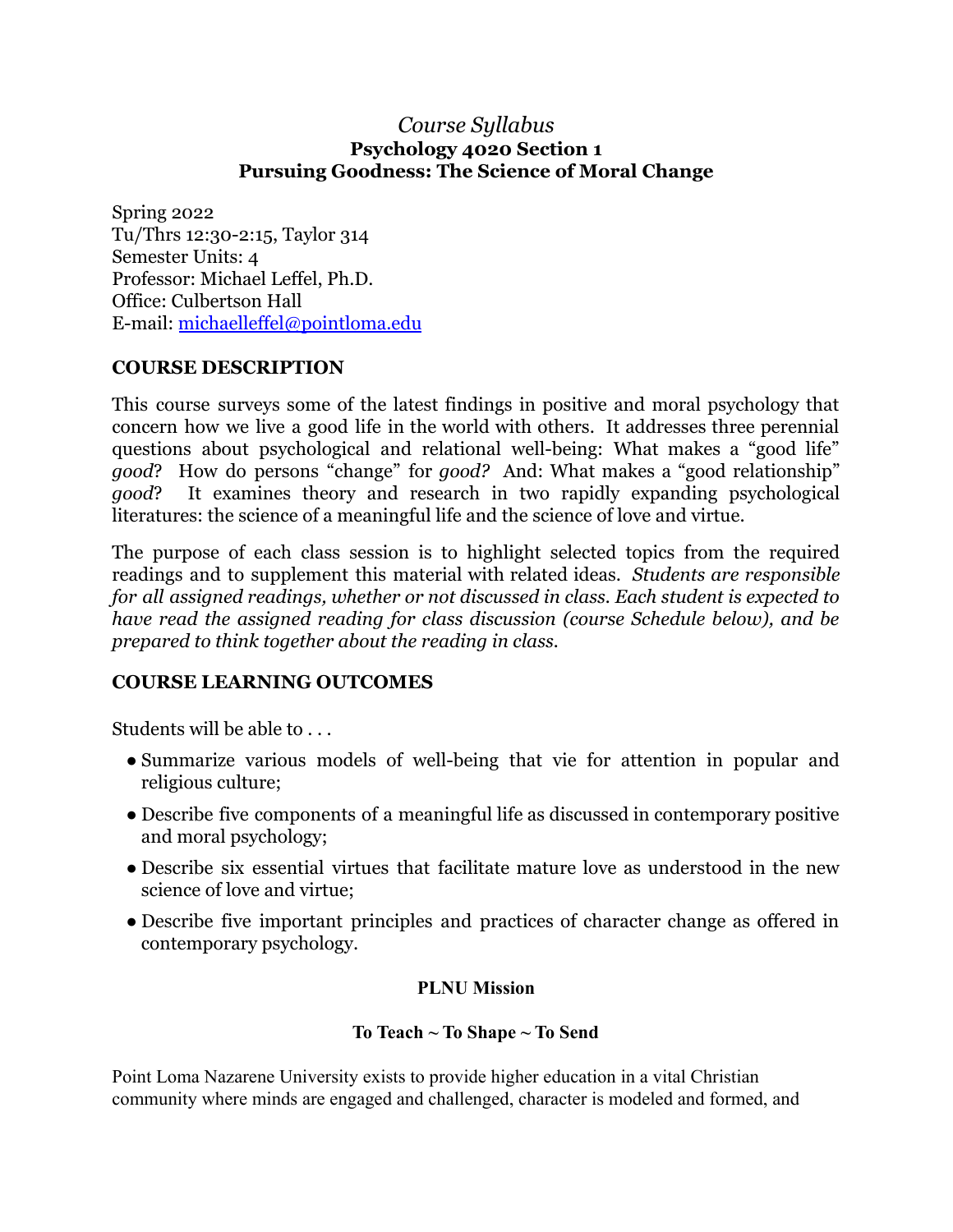service is an expression of faith. Being of Wesleyan heritage, we strive to be a learning community where grace is foundational, truth is pursued, and holiness is a way of life.

### **STATE AUTHORIZATION**

State authorization is a formal determination by a state that Point Loma Nazarene University is approved to conduct activities regulated by that state. In certain states outside California, Point Loma Nazarene University is not authorized to enroll online (distance education) students. If a student moves to another state after admission to the program and/or enrollment in an online course, continuation within the program and/or course will depend on whether Point Loma Nazarene University is authorized to offer distance education courses in that state. It is the student's responsibility to notify the institution of any change in his or her physical location. Refer to the map on [State Authorization](https://www.pointloma.edu/offices/office-institutional-effectiveness-research/disclosures) to view which states allow online (distance education) outside of California.

2.

COURSE EVALUATION

## **A. Weekly Reading Reflections** (40%)

*Every week* you will complete a Reading Reflection on one of the week's readings (0-7 pts). Please follow the Syllabus. Reading Reflection questions are in your Course Packet.

These are an important part of your grade and are designed to help you prepare for class discussion. They also provide a record of your attendance (0 or 3 pts.). If you miss class (unexcused absence) you may not make-up the Reflection. If you miss class (excused absence), you may make-up the Reflection within *three (3) days. No credit will be given past three days.*

## B. "**Good Life" Project (Senior Capstone Project)** (35%)

Discussed in class; Rubric distributed in class.

## c. **Final Exam** (25 %)

Final in-class essay (TBD).

**Please Note:** In order to "pass" the course, the Good Life Project and Final Exam must be completed with a passing grade. In addition, you must pass the attendance requirement as outlined below.

## E. **Attendance Policy and Contribution to Grade**

Please come to class. When you are not present and participating, the class dynamic changes. Inconsistent class attendance/tardiness impacts your final grade in the following way:

1. Following three unexcused absences, *beginning with the fourth unexcused absence*, 5 points will be deducted from your total points for each absence. In this class, this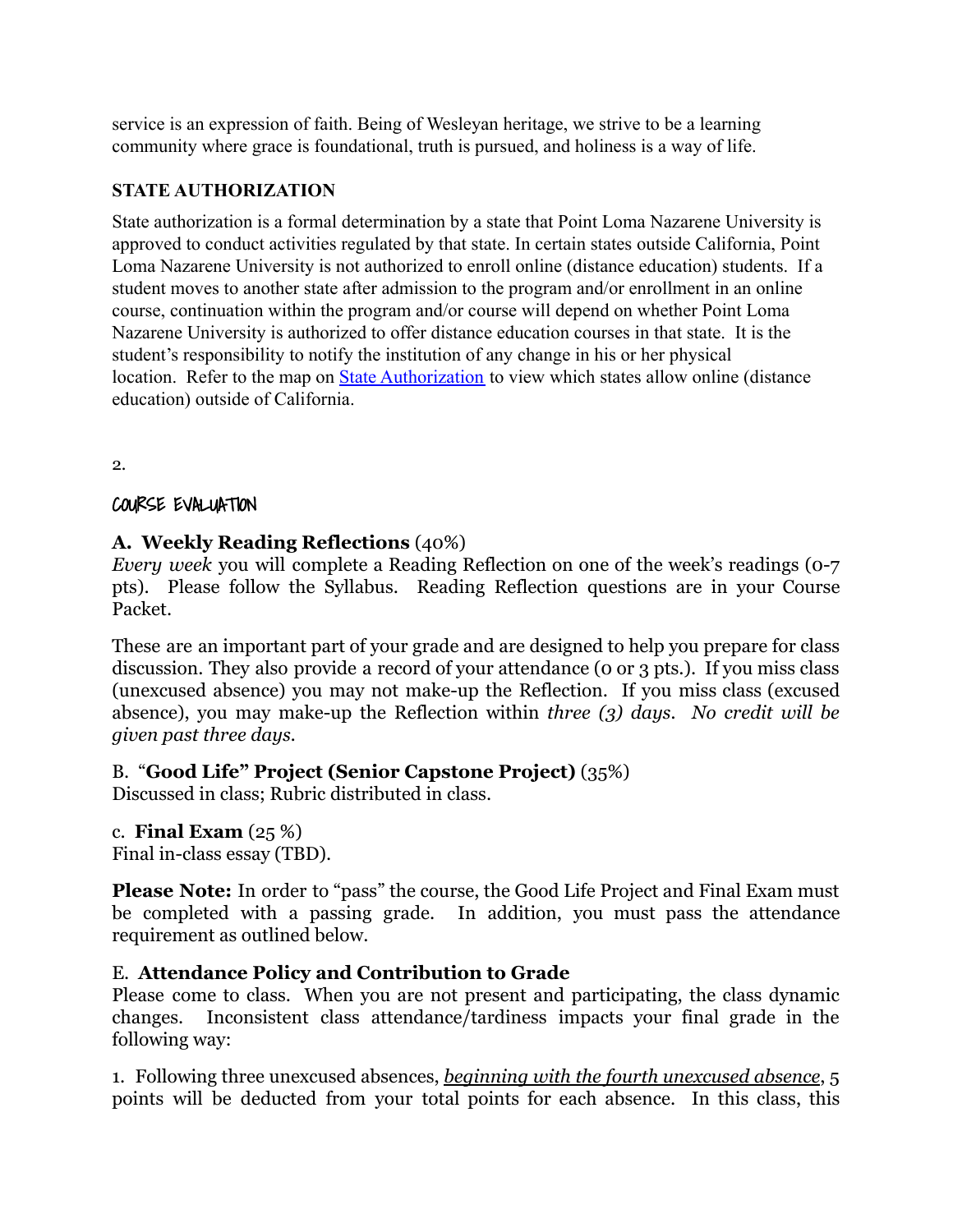deduction usually has a substantial impact on your grade.

2. In addition: "Whenever the number of accumulated absences in a class, for any cause, exceeds ten percent of classes (equivalent to one and one-half weeks of a 15-week semester course), the faculty member sends a written report to the Associate Provost for Academic Administration which may result in de-enrollment" (Catalog, p. 37). *That would be after three (3) unexcused absences in this class.*

### **3.** *Throughout the semester you will be asked to document how many unexcused absences you may have accumulated (policy below)***.**

4.

## **PLNU Attendance Policy and Reporting**

*What is an "Unexcused" Absence?*

1. "There are no allowed or excused absences except when absences are necessitated by certain University-sponsored activities and are approved in writing by the Provost" (Catalog).

2. In addition, the Professor will excuse (legitimate) illness only with MD note.

## **COURSE READING**

*Texts*

Haidt, J. (2006). *The Happiness Hypothesis.* New York: Basic Books.

Siegel, D. (2010) *Mindsight.* New York: Bantom Books.

*Supplemental Articles*

University Reader (Purchased on-line or at PLNU Bookstore)

## **OFFICE HOURS**

To schedule an appointment with me, please talk with me before or after class for date and time. *Making an appointment* will assure that you have the uninterrupted amount of time you wish to speak with me.

## **FINAL EXAMINATION POLICY**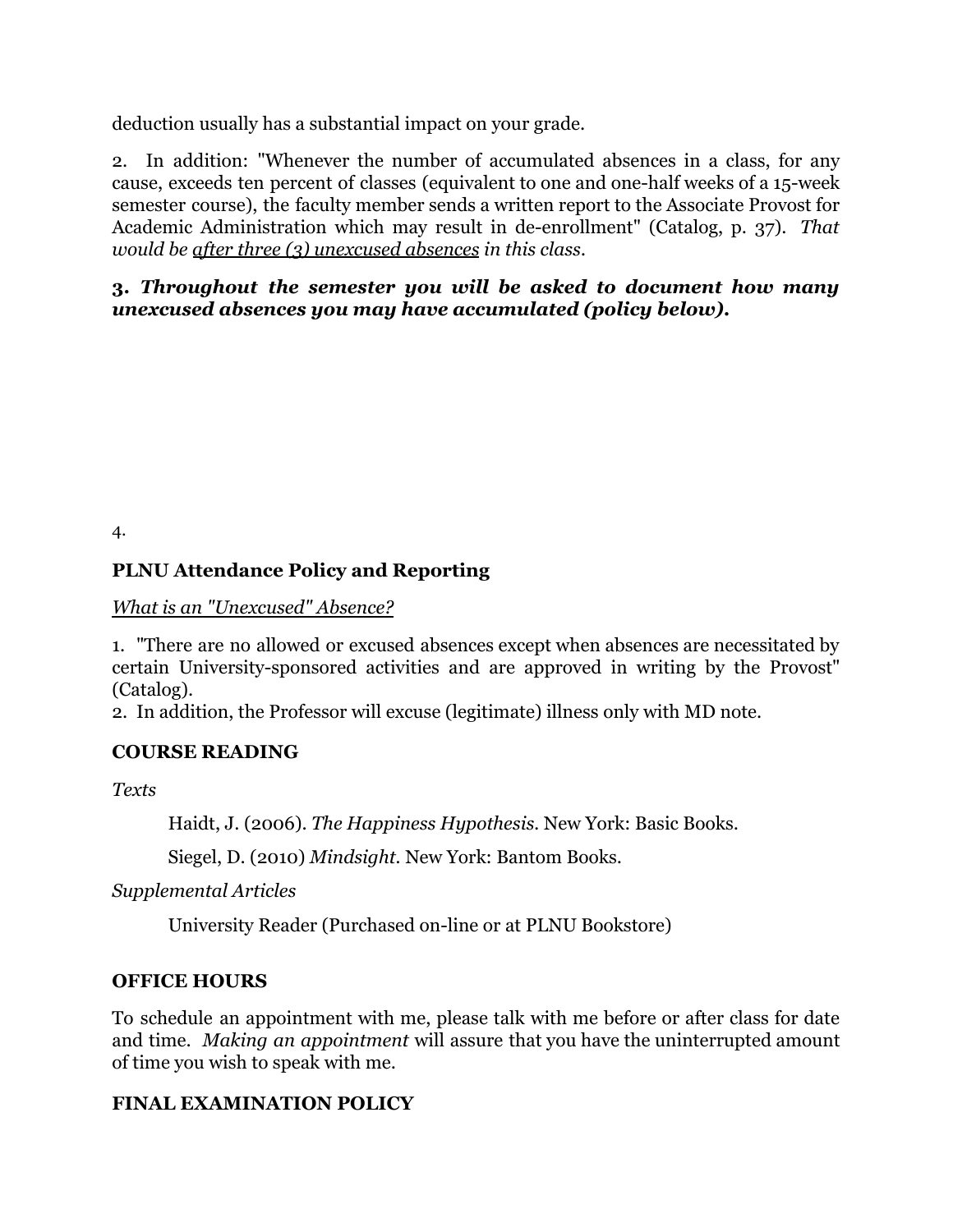Successful completion of this class requires taking the final examination on its scheduled day. The final examination schedule is posted on the Class Schedules site. No requests for early examinations or alternative days will be approved.

### **PLNU COPYRIGHT POLICY**

PLNU, as a non-profit educational institution, is entitled by laws to use materials protected by the US Copyright Act for classroom education. Any use of those materials outside the class may violate the law.

### **PLNU ACADEMIC HONESTY POLICY**

Students should demonstrate academic honesty by doing original work and by giving appropriate credit to the ideas of others. Academic dishonesty is the act of presenting information, ideas, and/or concepts as one's own when in reality they are the results of another person's creativity and effort. A faculty member who believes a situation involving academic dishonesty has been detected may assign a failing grade for that assignment, examination, or the course, depending on the seriousness of the offense.

5.

Faculty should follow and students may appeal using the procedure in the University Catalog. See Academic Policies for definitions of kinds of academic dishonesty and for further policy information.

### **ACADEMIC ACCOMMODATIONS**

*"All students are expected to meet the standards for this course as set by the instructor. However, students with learning disabilities who may need accommodations should discuss options with the Academic Support Center (ASC) during the first two weeks of class. The ASC will contact professors with suggestions related to classroom needs and accommodations. Approved documentation must be on file in the ASC prior to the start of the semester."*

Note: *This syllabus is not a contract. The Professor reserves the right to modify the syllabus to accomplish the learning objectives of the course.*

### **USE OF TECHNOLOGY**

In order to be successful in the online environment, you'll need to meet the minimum technology and system requirements; please refer to the *Technology [and System Requirements](https://help.pointloma.edu/TDClient/1808/Portal/KB/ArticleDet?ID=108349)* information. Additionally, students are required to have headphone speakers compatible with their computer available to use. If a student is in need of technological resources please contact [student-tech-request@pointloma.edu](mailto:student-tech-request@pointloma.edu).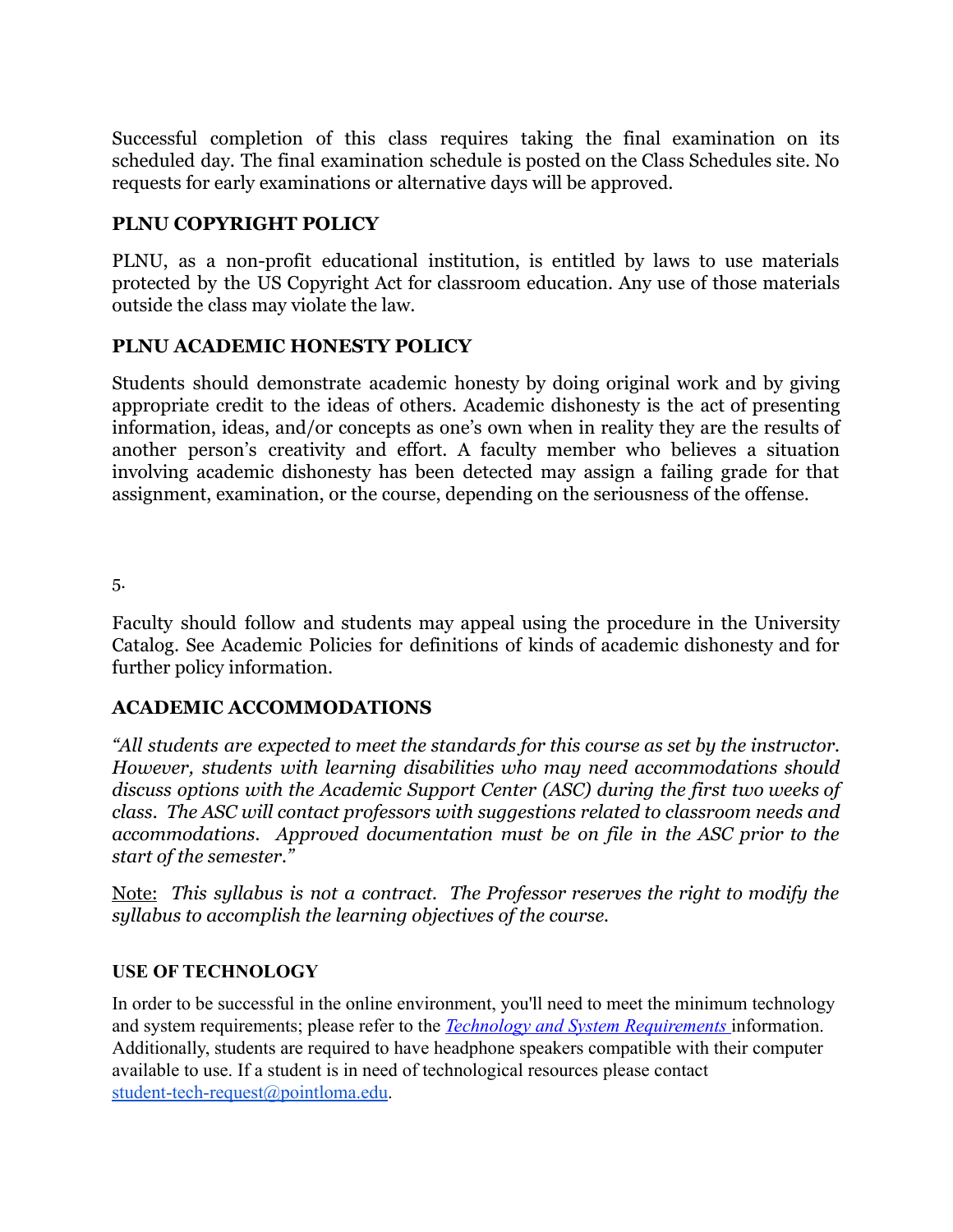Problems with technology do not relieve you of the responsibility of participating, turning in your assignments, or completing your class work.

### **COURSE CREDIT HOUR INFORMATION**

In the interest of providing sufficient time to accomplish the stated Course Learning Outcomes, this class meets the PLNU credit hour policy for a 4 unit class delivered over 16 weeks. It is anticipated that students will spend a minimum of 37.5 participation hours per credit hour on their coursework. For this course, students will spend an estimated 150 total hours meeting the course learning outcomes. The time estimations are provided in the Canvas modules.

6.

*Course Synopsis*

# **PURSUING GOODNESS The Science of Moral Change**

\_\_\_\_\_\_\_\_\_\_\_\_\_\_\_\_\_\_\_\_\_\_\_\_\_\_\_\_\_

"If anything is going to answer to the name moral psychology, it ought to be an inquiry into how the formations (and transformations) of the psyche help one to lead a good life in a world with others."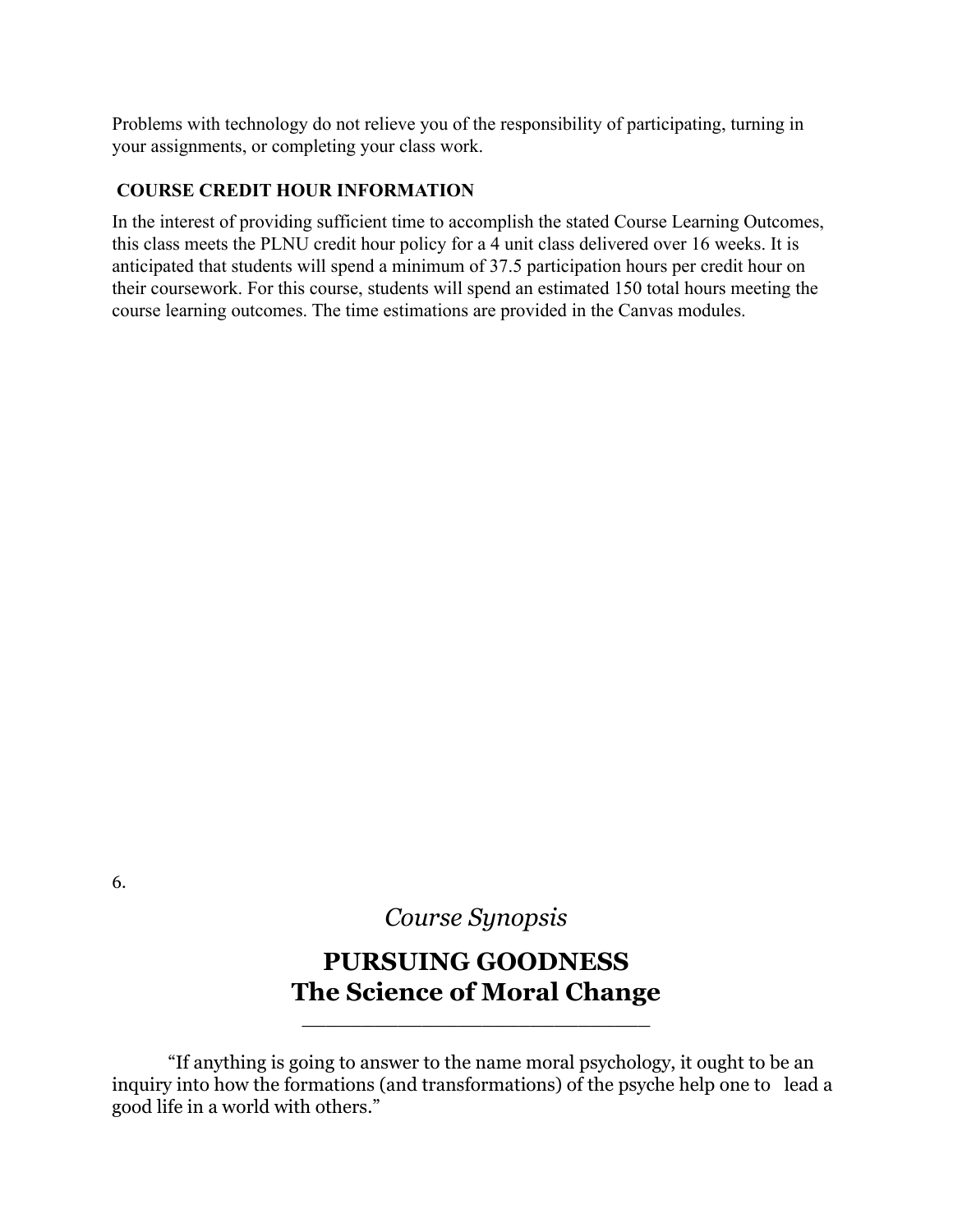-J. Lear, moral philosopher, *Radical Hope,* p. 104

## *A Course for the Rest of Your Life . . .*

The recent collection of books and articles in the social sciences reflecting on the question of "evil" might make one forget that the question of what constitutes *goodness* is no less cogent or perplexing. Nearly everyone aspires to be a good person and to "lead a Good Life in the world with others" (above). But, what does a good life look like? Are there multiple, competing possibilities for what counts as a good life? Is there a transcendent conception of "the good" that should guide and order the various goods that make up a good life? And, how do persons change for good? Further, what makes a good relationship good? Does science have anything to say about the nature of and process of becoming good? These questions are the focus of *Pursuing Goodness*.

In this third decade of the  $21<sup>st</sup>$  century we are witnessing a revolution in the scientific understanding of human nature and moral change. In the last thirty years, the psychological sciences have joined other disciplines – moral philosophy, religious ethics, and cognitive neuroscience – in the pursuit of what constitutes a Good Life in a world with others. Where once science and (some) religious traditions depicted human beings as mostly selfish and violent, today thinkers of many disciplines are uncovering the deep neurobiological roots of human goodness and the capacity for compassion and generosity. While this new science certainly does not deny the existence of the selfishness that we sometimes see in ourselves and in the world around us, it does offer new evidence that another kind of human being is possible. This course introduces you to three new sciences: the science of a flourishing life (Haidt); the science of friendship, love and virtue; and the science of personal transformation (Siegel). These emerging sciences promise to offer valuable insights about how persons who aspire to goodness *live, love,* and *change.*

7.

*Course-at-a-Glance*

# **Pursuing Goodness The Science of Moral Change**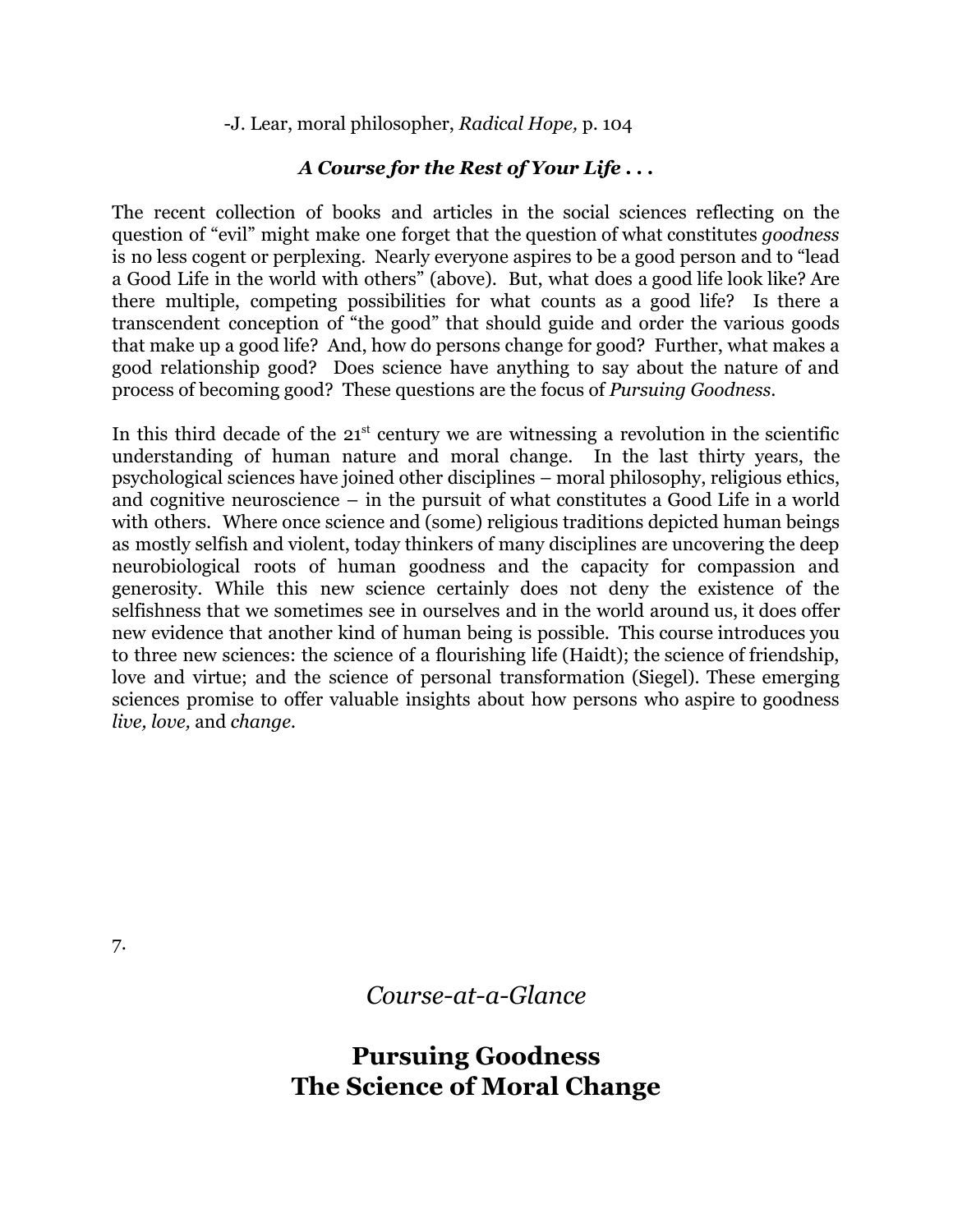### **Introduction** *Envisioning Goodness*

\_\_\_\_\_\_\_\_\_\_\_\_\_\_\_\_\_\_\_

Why Destination Makes All the Difference *Question 1: What is "good" (and why)?*

## **Part 2**

## *Craft of Life*

The Science of a Meaningful Life *Question 2: What makes a "good life" good?*

## **Part 3**

## *Elevating Love*

A New Vision of Friendship, Love, and Virtue *Question 3: What makes a "good relationship" good?*

## **Part 4** *Changing for "Good"*

The Art (and Science) of Character Change *Question 4: How do we change "for good"?*

8.

**Psychology 4020 Reading and Course Schedule**

**Day 1 (Thursday Jan 13)**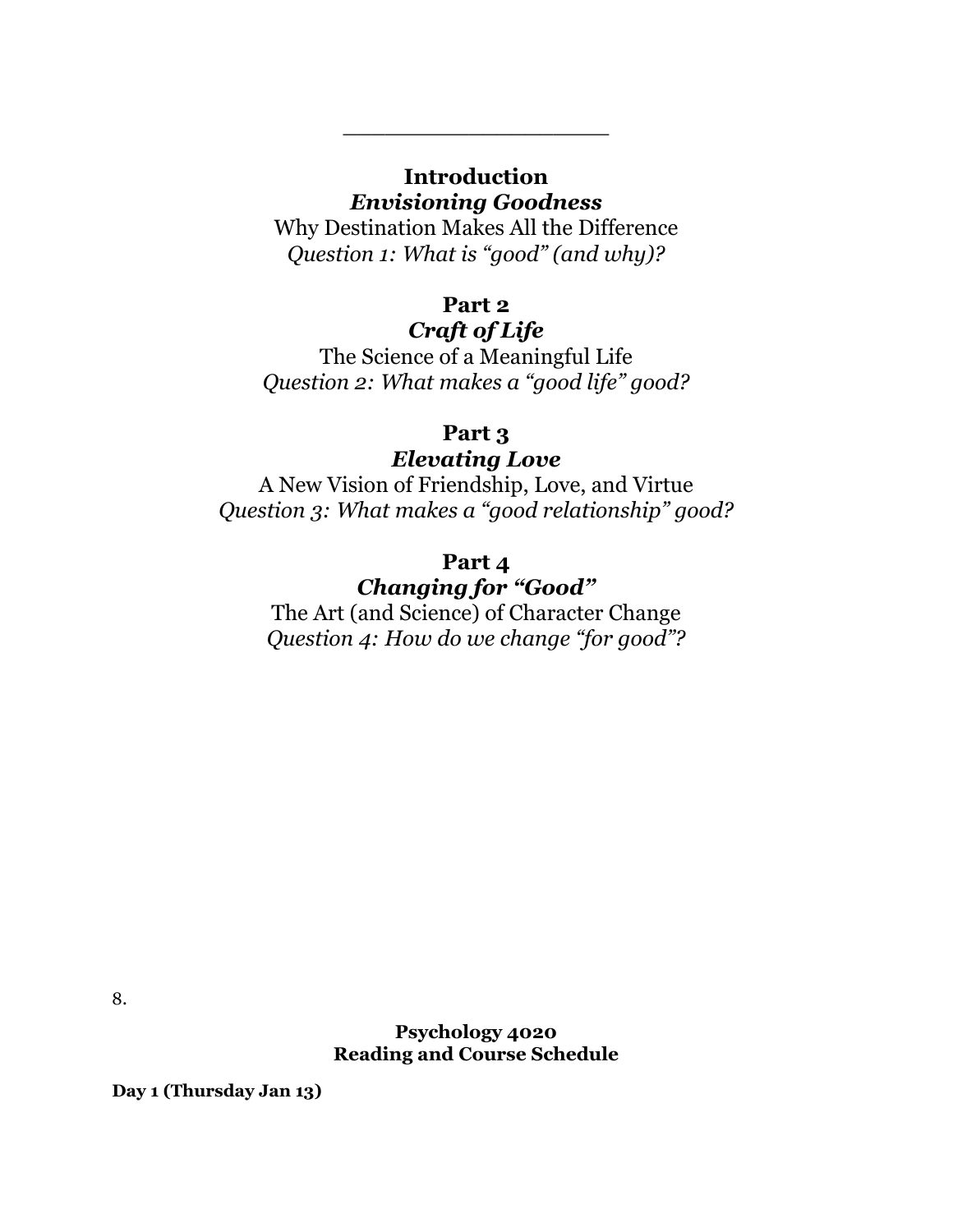(On-Line Orientation to the Course)

#### **Week 2**

#### **Part 1** *Envisioning Goodness* **Why Destination Makes All the Difference**

"How shall we live?" is, for Socrates, the fundamental question of human existence– and the attempt to answer that question is, for him, what makes human life worthwhile. And it is Plato and Shakespeare, Proust, Nietzsche, and most recently, Freud, who complicated the issue by insisting that there are deep currents of meaning, often cross- currents running through the human soul which can at best be glimpsed through a glass darkly. This if anything, is the Western tradition: not a specific set of values, but a belief that the human soul is too deep for there to be any easy answer to the question of how to live. -J. Lear, moral philosopher, *Open Minded: Working Out the Logic of the Soul*

*Unit Description:* In our first Unit we look at contrasting conceptions of a Good Life that vie for attention in contemporary culture: happiness (*subjective* well-being), personal maturity (*psychological* well-being), and the more ancient concept of flourishing (*eudaimonic* well-being). We'll consider *how* these visions of a Good Life are not exactly the same things, and why your conception of goodness makes all the difference in how you pursue a meaningful life.

**Day 2 (Tues Jan 18)** "May I Ask You a Good Question?" *A Course for the Rest of Your Life*

**Day 3 (Thrs Jan 20)** NorthStar *"The End is in the Beginning"* **Read before Class:** (Text) Haidt, *The Happiness Hypothesis*, Introduction **AND** (Reader) Frattaroli, *The Swimming Pool and the Quest* **(All Read and Write)**

**Distribution of Good Life Paper Rubric "Good Life" Paper Due: Thrs Feb 17 (bring paper copy to class)**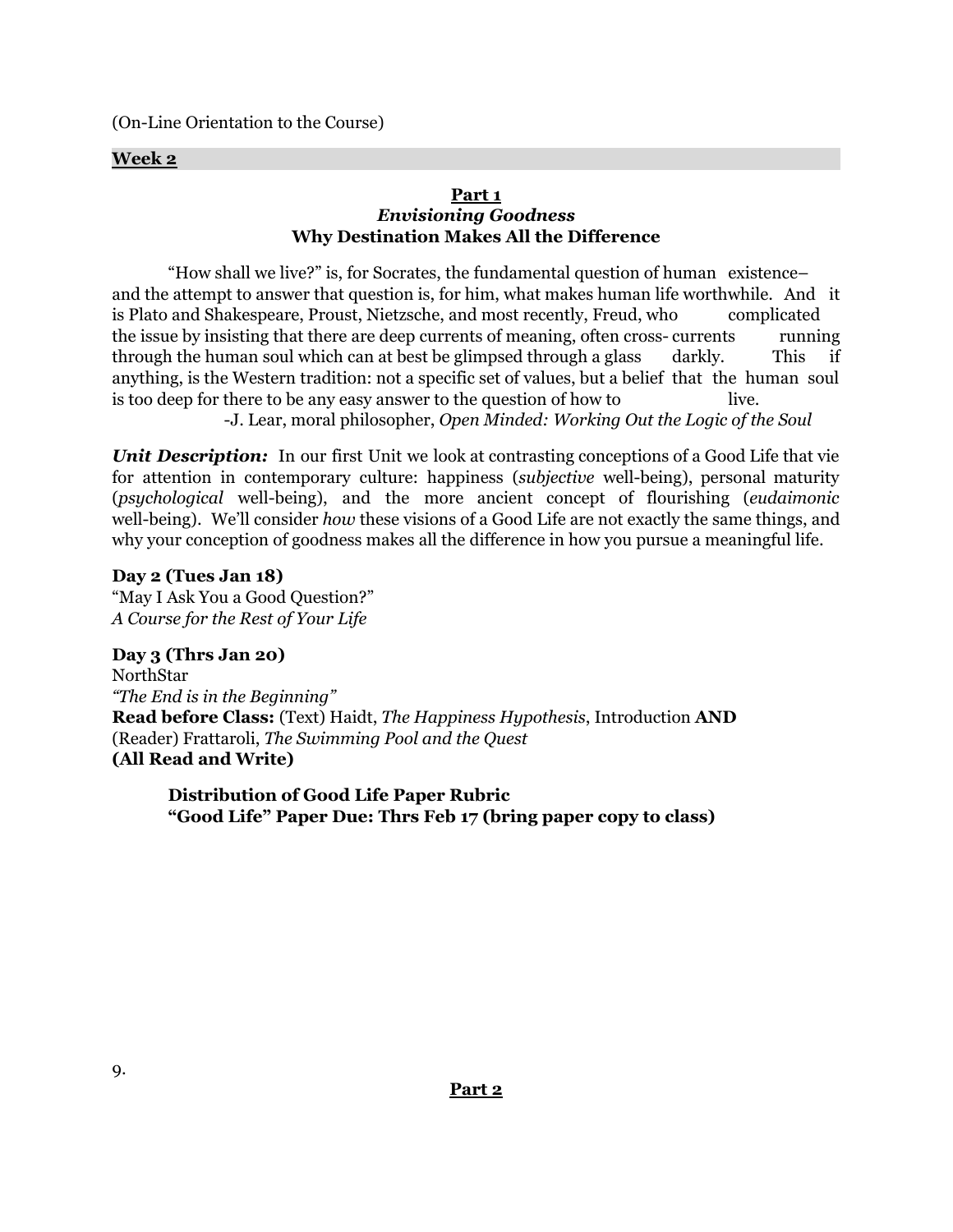#### *Craft of Life* **The Science of a Meaningful Life**

Let us return once again to the good we are looking for, and consider just what it could be, since it is apparently one thing in one action or craft, and another thing in another; for it is one thing in medicine, another in generalship, and so on for the rest.

What, then, is the good in each of these cases? Surely, it is that for the sake of which the other things are done; and in medicine this is health, in generalship victory, in housebuilding a house, in another case something else, but in every action and decision it is the end, since it is for the of the end that everyone does the other things.

And so, if there is some end of everything that is pursued in action, this will be the [highest] good. *What, then, is the highest good of the craft of life?* -Aristotle, *Nicomachean Ethics,* 1. 51

*Unit Description:* When it comes to understanding how human beings grow and thrive, it turns out that people are a lot like plants: If you get the conditions right, they will usually flourish. So, what are those conditions? Having considered a the *eudaimonic* conception of human goodness in Unit 1, here's our second big question: *What makes a "good life" good?* In this Unit we will explore recent research in positive and moral psychology that concerns the optimal conditions of a good life. We'll look at an *ancient, new formula for flourishing* that commends five essential "goods" of a well-lived life: positive emotionality, vital engagement, social connection and love, virtues of love, and spirituality. Our goal is a state-of-the-art ancient, new guide to the Good Life that we can use as a blueprint for "crafting" a good life in the world with others.

#### **Week 3**

#### **(Choose 1 Reading to Write about this week)**

#### **Day 4 (Tues Jan 25)**

Searching for the "End" of Existence *Three Maps of the Good Quest* **Read before Class:** (Reader) Fromm, *The Essential Fromm,* pp. 15-37

#### **Day 5 (Thrs Jan 27)**

"Craft of Life" *Ancient, New Guide to a Flourishing Life* (And, Why Happiness is So Elusive) **Read:** (Text) *The Happiness Hypothesis*, Ch. 5

#### **Week 4**

#### **(Choose 1 Reading to Write about this week)**

**Day 6 (Tues Feb 1)** Why It's "Good" to Feel Good *How Positive Emotions Make Us 'More Loving, Less Selfish'* **Read:** (Text) *The Happiness Hypothesis*, Ch. 2, pp. 23-34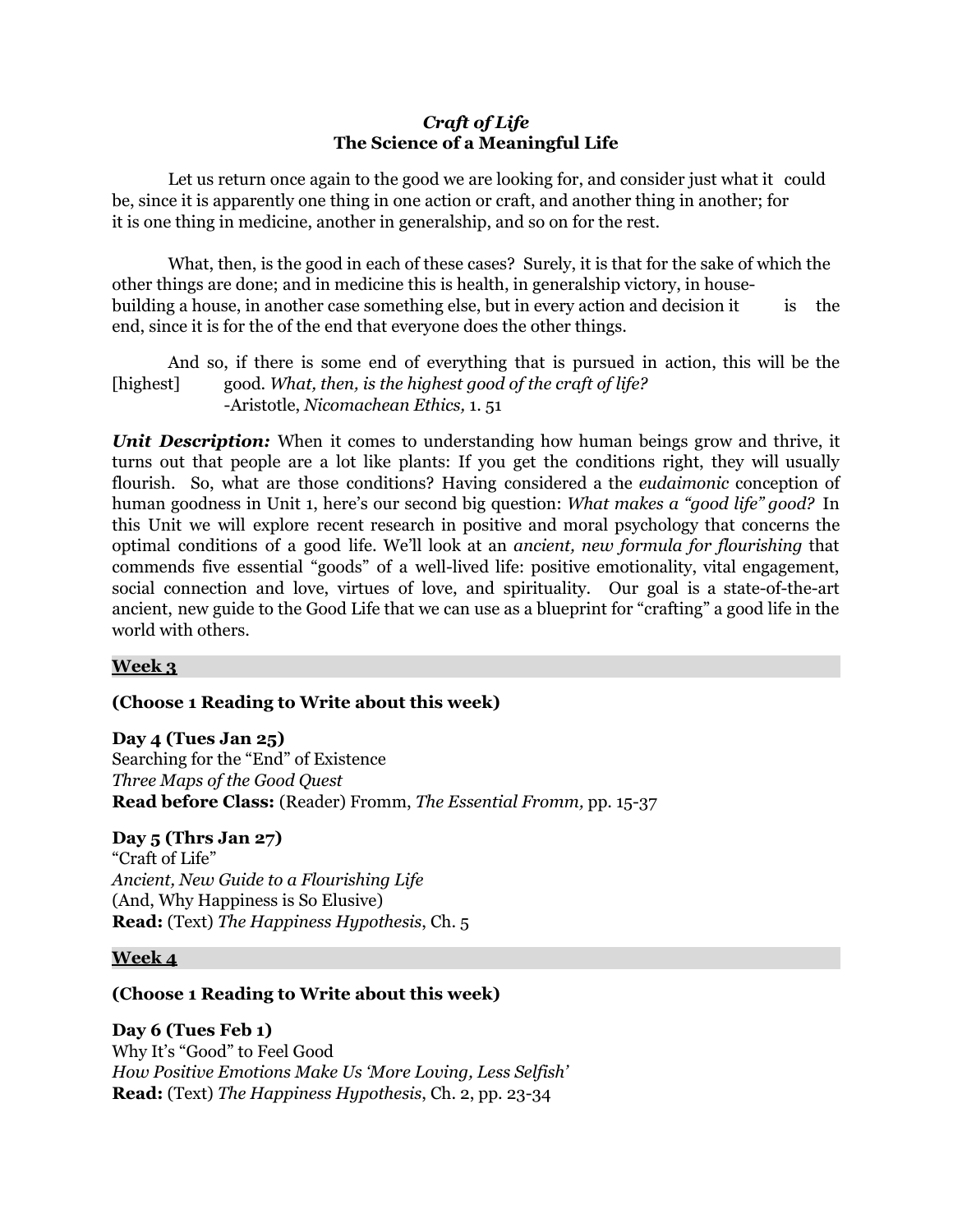## **Day 7 (Thrs Feb 3)**

"Love Made Visible" *Crafting a Life of Vital Engagement* **Read:** (Text) *The Happiness Hypothesis*, Ch. 10

#### **Week 5**

#### **(Choose 1 Reading to Write about this week)**

#### **Day 8 (Tues Feb 8)**

Social Connection and Love *The "Good" of Close Relationships* **Read:** (Text) Haidt, *Happiness Hypothesis*, Ch. 6

#### **Day 9 (Thrs Feb 10)**

"VirtueWise" *The Quest Approach to Good Character and Relationships* **Read:** (Text) *The Happiness Hypothesis*, Ch. 8

#### **Week 6**

**Day 10 (Tues Feb 15)** The Secret Sacred *"Spirituality" for Goodness Sake* **Read:** (Text) *The Happiness Hypothesis*, Ch. 9 **(All Read and Write)**

#### **Reminder: "Good Life" Paper Due Thrs (Feb 17 th) (Please bring paper copy to class)**

**Day 11 (Thrs Feb 17)** "The Giving Tree" *You Call That Love?* **Read:** (Reader) Fromm, *The Art of Loving,* pp. 1-6 (You're welcome!) **(All Read, no Write)**

10.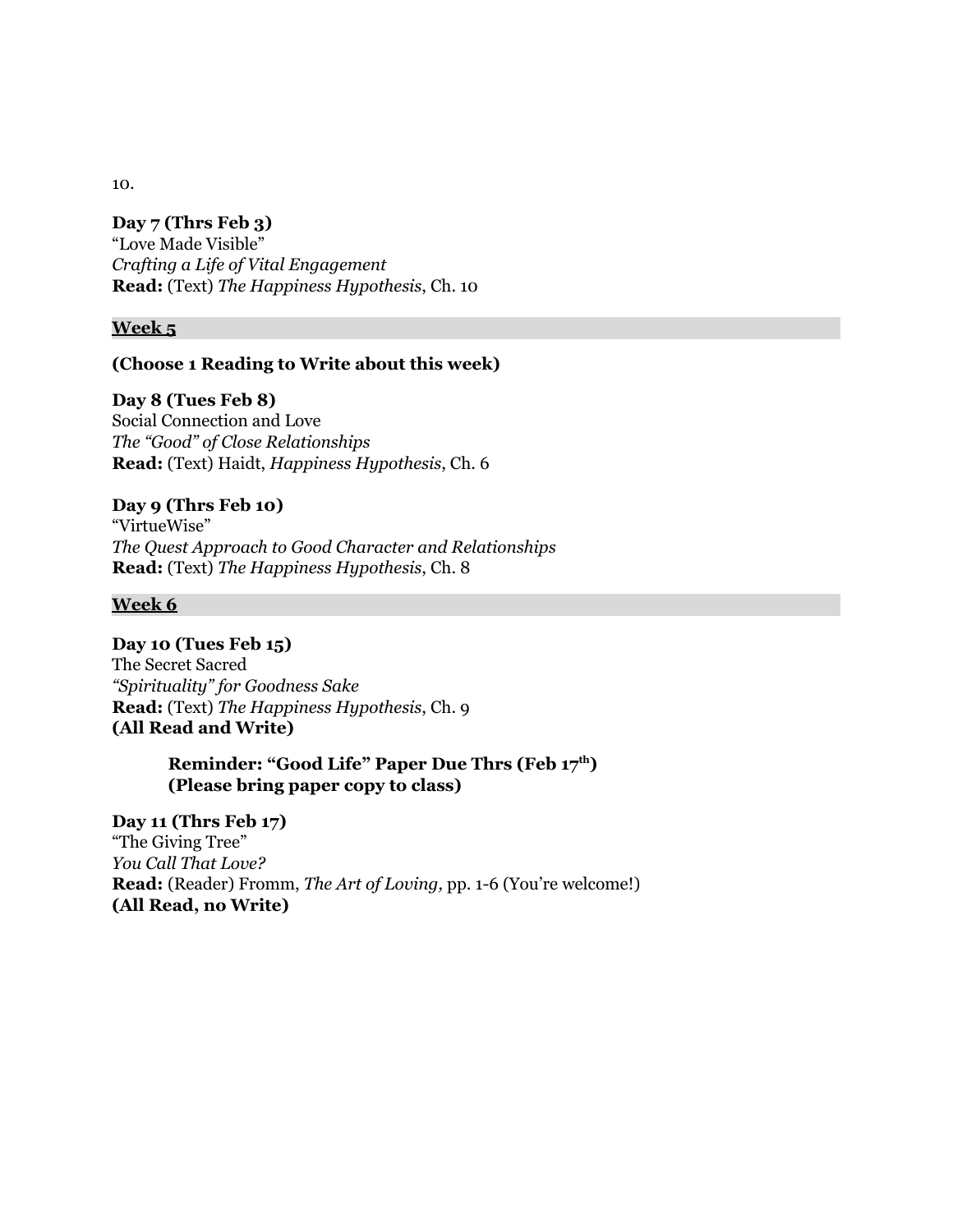#### **Part 3** *Elevating Love* **A New Vision of Friendship, Love, and Virtue**

For one human being to love another, that is perhaps the most difficult of our tasks; the ultimate, the last test and proof, the work for which all other work is but preparation. –R. Maria Rilke

*Unit Description:* Here's our third question: *What makes a "good relationship" good?* In this Unit we explore the relationship between love and virtue, especially how virtues make love happen in friendship and romance**.** An emerging new psychological science of virtue suggests that in order to craft good relationships, we must cultivate "excellences" (arete) of character, especially those that motivate and enable the capacity to love (generative care). Certain virtues are now being revealed to be neurobiologically based "goods" of the human being that are necessary for loving, flourishing relationships. Virtue science not only shows us the benefits of virtue, but also how to mindfully practice these virtues in order to enlarge our capacity to love. Our goal in this Unit is an *ancient, new guide* to love and virtue that could assist us in our pursuit of good relationships.

#### **Week 7**

#### **(Write BOTH Reflections this week)**

**Day 12 (Tues Feb 22)** Love as "Capacity" for Mature Giving *Fromm's Virtue Vision of Loving* **Read:** (Reader) Fromm, *The Art of Loving,* pp. 1-6 **AND** 19-30 **(All Read and Write)**

**Day 13 (Thrs 24)** The Rider and Its Elephant *(Or, Why Every Elephant Has a Secret Love Story)* **Read:** (Text) *The Happiness Hypothesis*, Ch. 1 **(All Read and Write)**

#### **Week 8**

**(All Write Day 14)**

**Day 14 (Mar 1)** Deeply Rooted *Moral Foundations and the Capacity to Care*

11.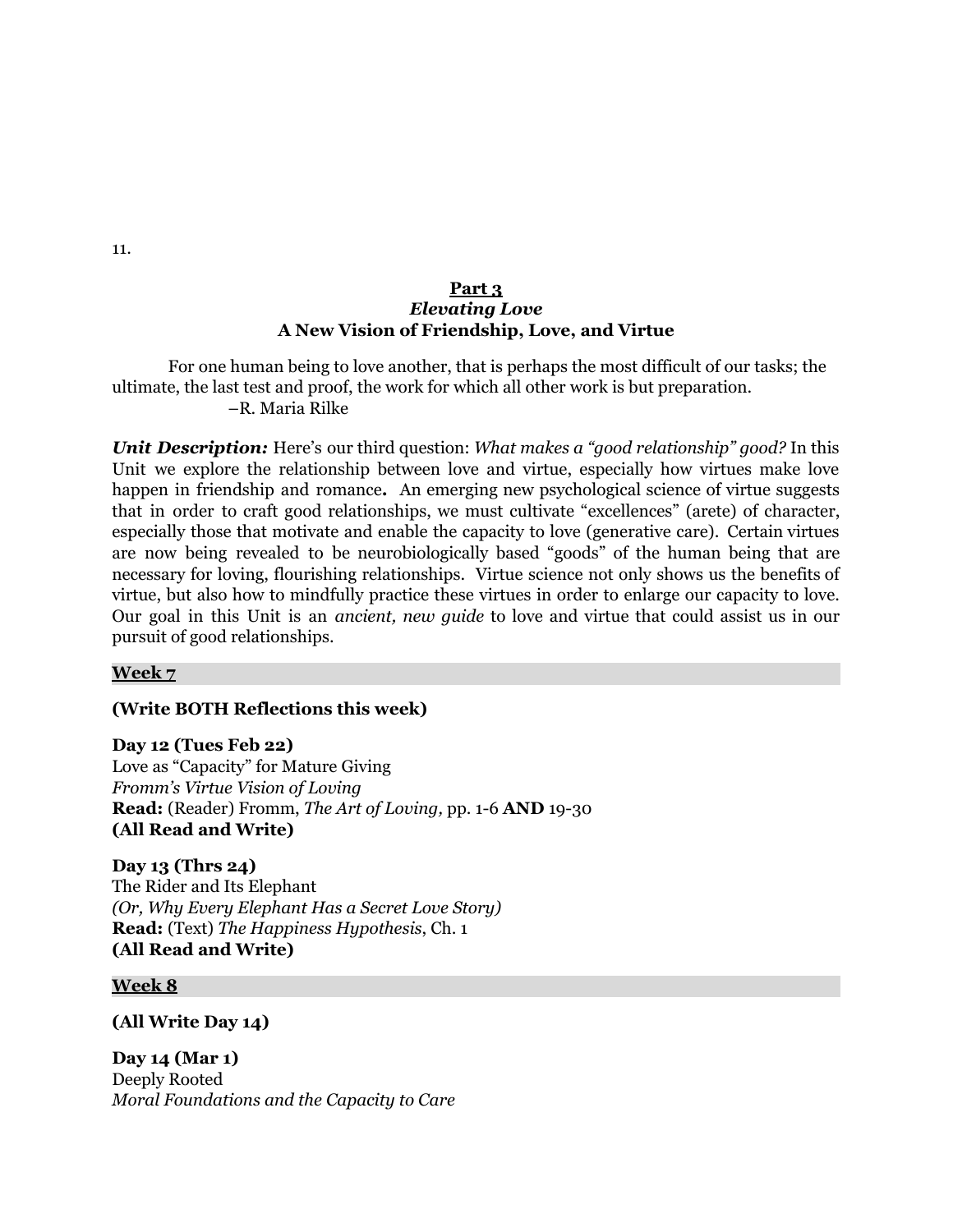#### **Read:** (Reader) Matousek, *Ethical Wisdom*, Introduction **(All Read and Write) ! Pick-up Class Handout (Leffel) for next class**

**Day 15 (Mar 3)** Who Cares? *Re-Envisioning the Meaning of Love in Friendship and Romance* **Read:** (Class Handout) Leffel, Who Cares? A New Model of Virtuous Caring

### *Happy Spring Break!!*

12.

#### **Week 9**

#### **(Choose 1 Reading to Write about this week)**

**Day 16 (Mar 15)** The Virtue of Empathy *Secret "Portal" into the Minds and Hearts of Others* **Read:** (Text) *Mindsight,* Ch. 3, pp. 45-63

**Day 17 (Mar 17)** The "Secure Base"

*How the Virtue of Trust Makes You Care* **Read:** (Reader) Begley, *Train Your Mind, Change Your Brain* (Ch. 8)

#### **Week 10**

#### **(Choose 1 Reading to Write about this week)**

**Day 18 (Mar 22)** "Deep Compassion, Wide Altruism" *The Body's Architecture of Caring* **Read:** (Reader) Keltner, *Born to Be Good* (Ch. 11)

#### **Day 19 (Mar 24)**

"Thanks!" *What Good is Gratitude?* **Read:** (Reader) Emmons, *Thanks!* (Ch. 2)

#### **Week 11**

#### **(All Write Day 20)**

#### **Day 20 (Mar 29)**

"Forgive for Good" *How the Virtue of Forgiveness Makes You Care* **Read:** (Reader) Post & Neimark, *Why Good Things Happen to Good People* (Ch. 5) **(All Read and Write)**

**Day 21 (Mar 31)**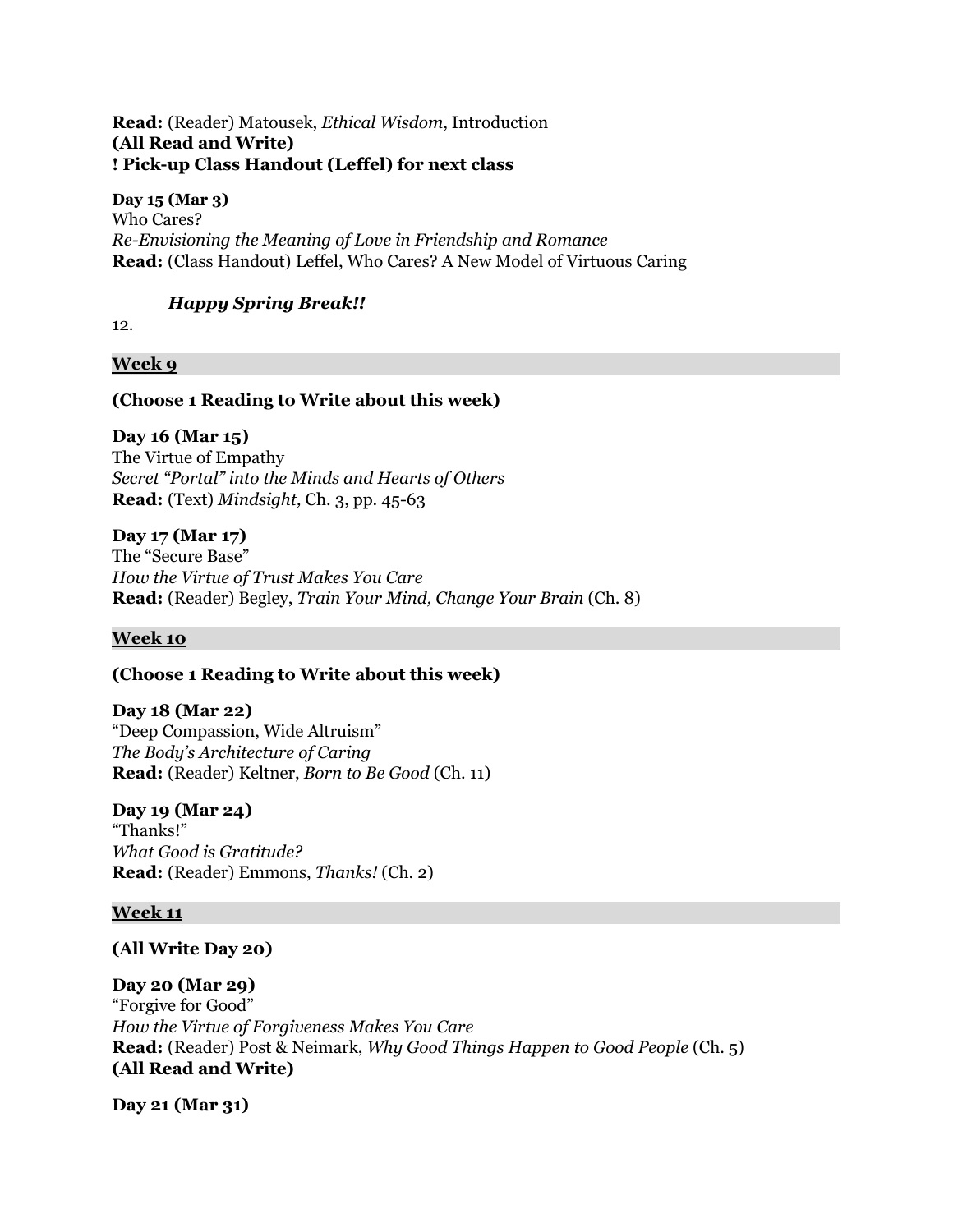Truly. Madly. Deeply. *Keeping the Roller Coaster on the Tracks in Romantic Love* **Read:** (Class Notes)

13.

#### **Part 4** *Changing for "Good"* **Principles and Practices of Character Change**

Michelangelo is supposed to have said that his great task as a sculptor was to liberate the figure from the stone. Just so, our task is to find the impediments to . . . integration, and liberate the mind's natural drive to heal – to integrate mind, brain, and relationships in the triangle of well-being

-D. Siegel, *Mindsight*, p. 76

*Unit Description:* Here's our fourth and final question: *How do we change for good?* Recent advances in the study of the brain and a field known as "contemplative mind science" reveal that the brain is an organ that is continually built and re-built by one's interactions with others. Our relationships with each other literally "sculpt" our brains, and through the brain, the goodness of our character. Likewise, new research demonstrates that various "mindful awareness practices" (MAPs) are able to sculpt the brain to make us *more loving and less selfish*. In this Unit we will study five basic principles and practices of brain-based character change – especially how and why the brain changes in response to social interactions and to mindful awareness practices.

#### **Week 12**

#### **(Choose 1 Reading to Write about this week)**

**Day 22 (Apr 5)** Michelangelo's Workshop *The Mindful Approach to Character Change* **Read:** (Text) Siegel, INTRODUCTION **AND** Ch. 1 (including pp. 14-22 on "Minding the Brain")

**Day 23 (Apr 7)** "Crepes of Wrath" *How the Past Makes You Lose Your Moral Mind* **Read**: (Text) Siegel, *Mindsight*, "Crepes of Wrath" (Ch. 2, pp. 23-44)

#### **Week 13**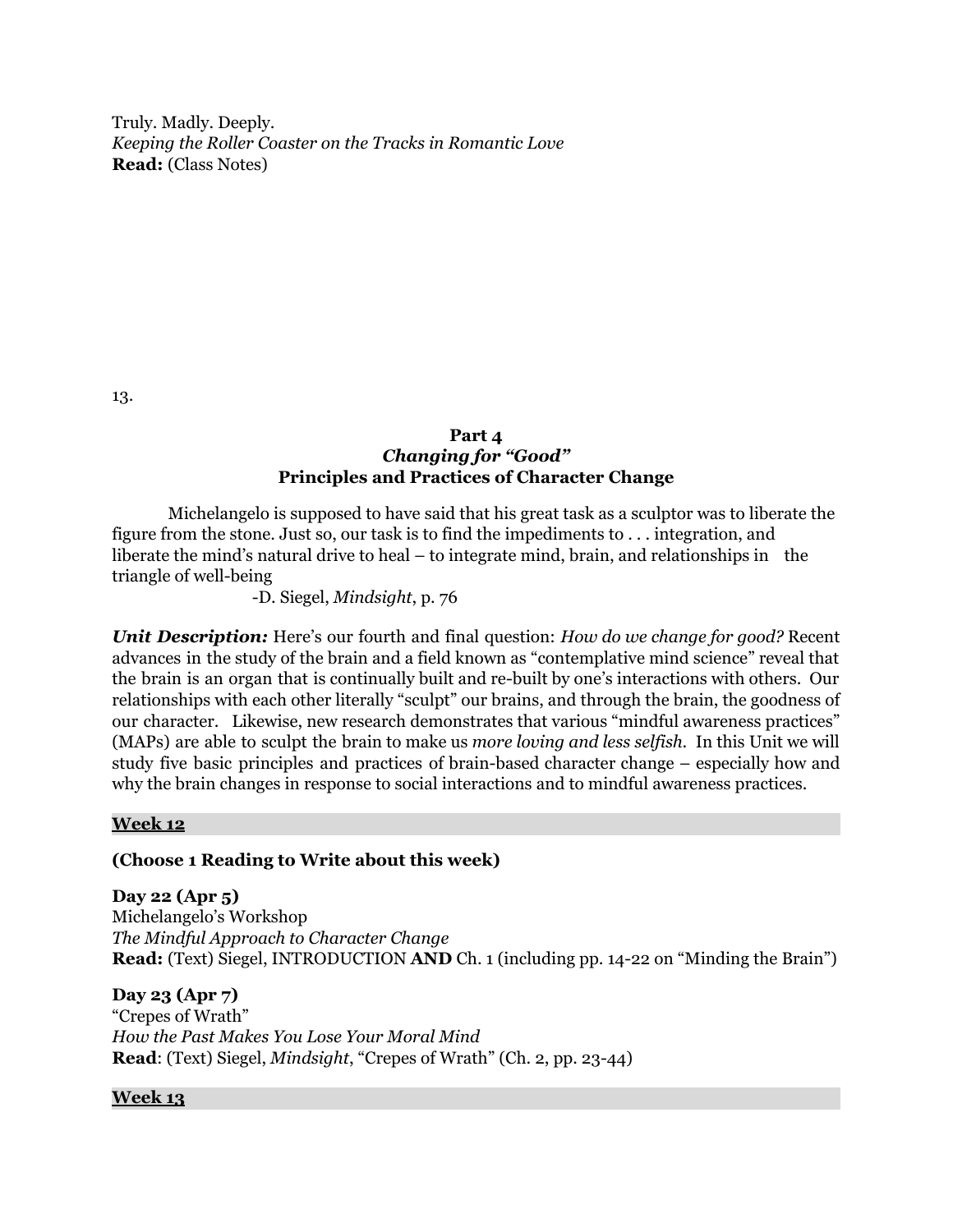#### Apr 12 **Senior Assessment Day (Required Attendance – to be discussed)**

Apr 14 *Easter Recess*

#### **Week 14**

**(Choose 1 Reading to Write about this week)**

#### **Day 24 (Apr 19)**

The Basic MAPs (MAPs 1 and 2) *Strengthening the Hub of Awareness* **Read**: (Text) Siegel, *Mindsight,* Ch. 5

#### **Day 25 (Apr 21)**

"Stop Beating Yourself Up!" (MAP 3) *Building a New Relationship with Your Multiple "Selves"* **Read:** (Reader) Germer, *What's Self-Compassion?* (Ch. 4) 14.

#### **Week 15**

#### **(Choose 1 Reading to Write about this week)**

**Day 26 (Apr 26)**

"Taking in the Good" (MAP 4) *Internalizing Positive Experiences to Sculpt the Brain for Good* **Read:** (Reader) Hanson, *Hardwiring Happiness*, Ch. 4

**Day 27 (Apr 28)** "Stay With That" (MAP 5) *Widening the Window of Tolerance for Painful States of Mind* **Read:** (Text) Siegel, *Mindsight*, Ch. 7

**Final Exam Week**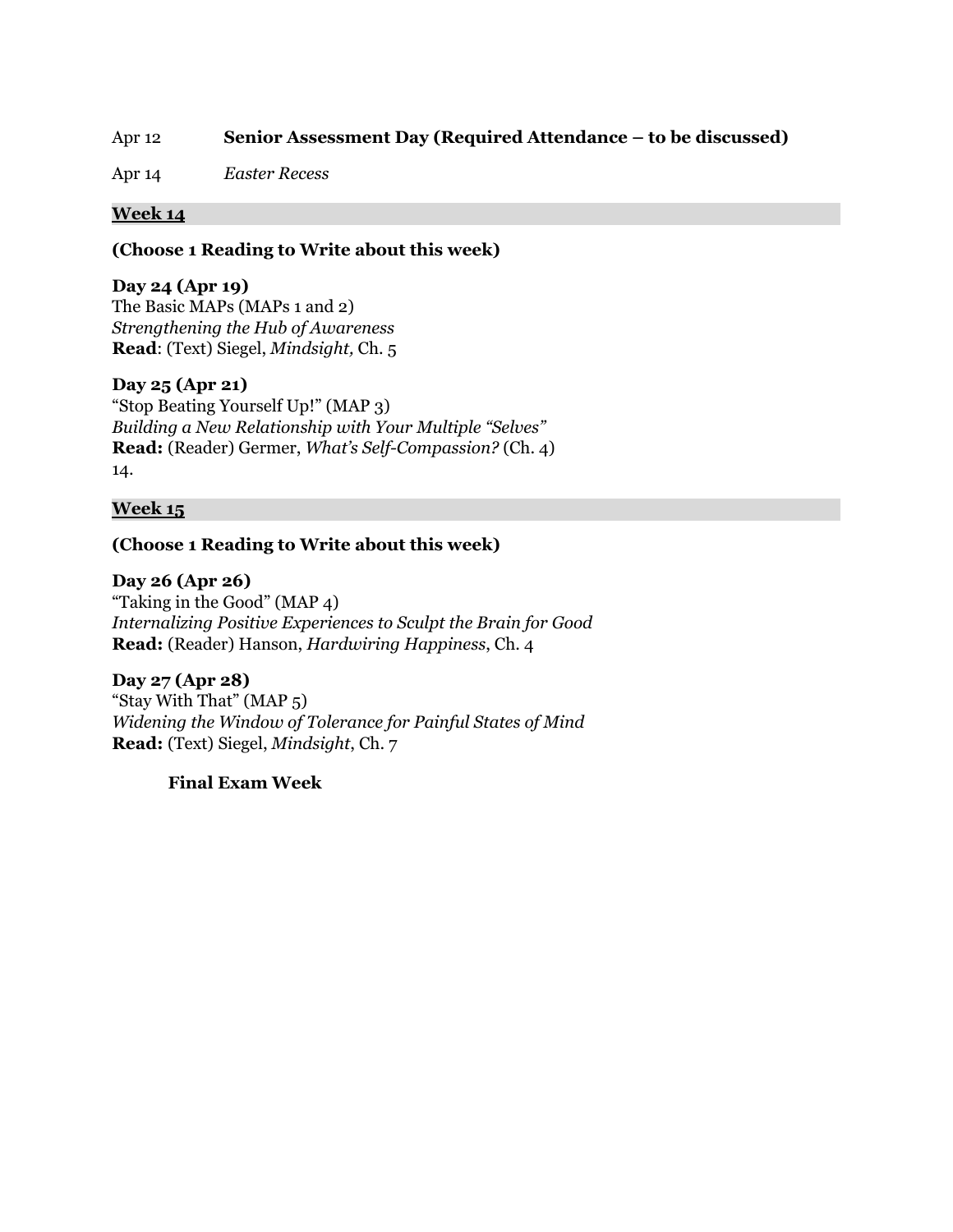**Day 15 (Mar 3)** Who Cares? (Part 2) *Virtuous Caring and the Michelangelo Phenomenon* **Read:** (Class Handout) Leffel (Part 2), Who Cares? A New Model of Virtuous Caring

#### **Edits OLD**

**Tues Jan 18** *"The End is in the Beginning"* Life as Swimming Pool or Quest **Read Before Class:** (Text) Haidt, *The Happiness Hypothesis*, Introduction (pp. ix-xiii) **AND** Ch. 1 (pp. 1-5; 13-17) **AND** (Handout) Frattaroli, *The Swimming Pool and the Quest*

#### **Thrs Jan 20**

*Searching for "the End" of Existence* Aristotle's Advice: Don't Leave College Without It - **Read before class:** (Text) Haidt, *The Happiness Hypothesis*, Ch. 5 (pp. 81-90) **AND** (Handout) O'Toole, J., *Creating the Good Life* (Ch. 2)

#### **Distribution of Good Life Paper Rubric**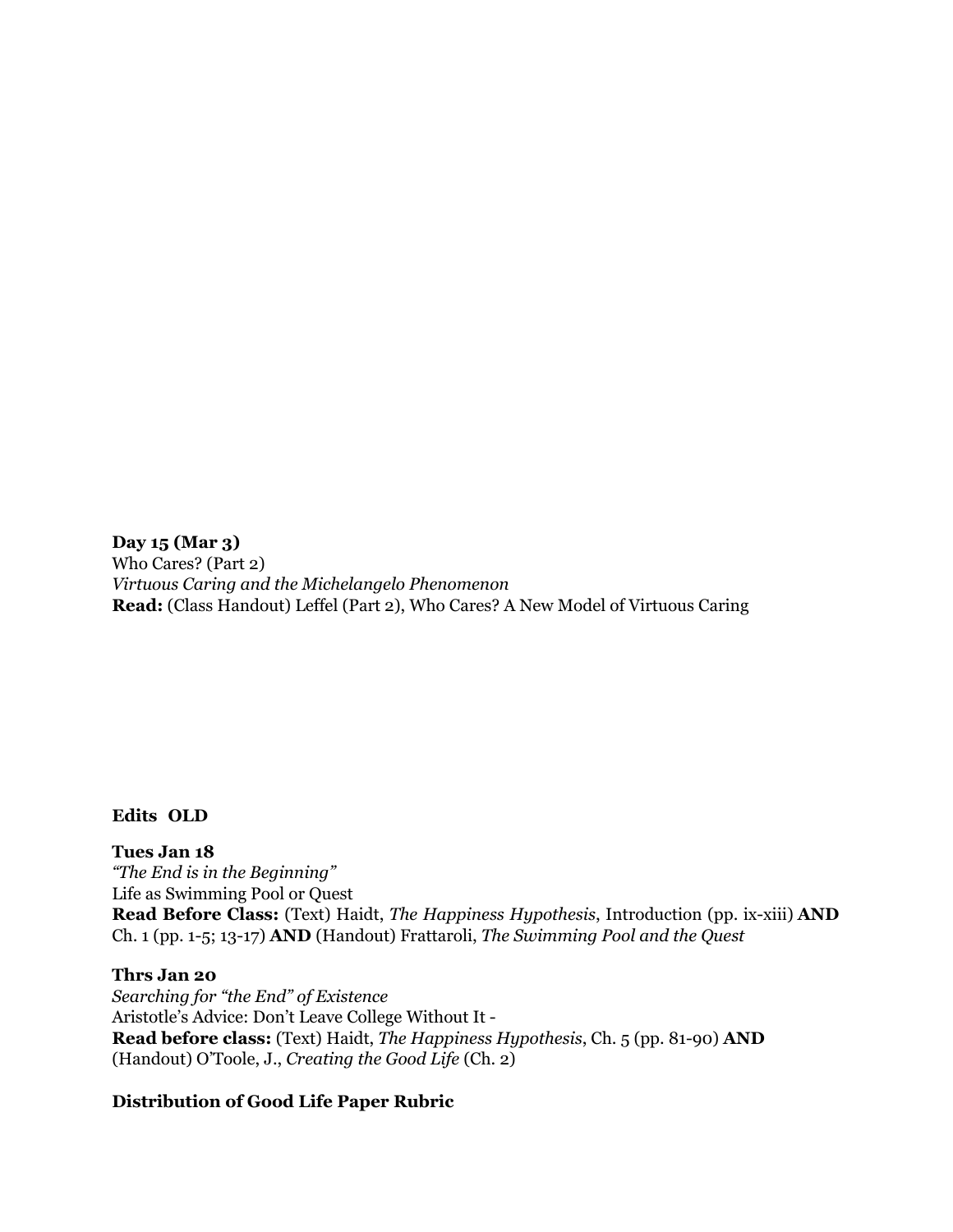#### **"Good Life" Paper Due: Wed, Feb 20**

#### *OMIT*

"Know Thy" Elephant *More About the Happiness Factor ("H") in the Formula for Flourishing* **Read:** (Text) *The Happiness Hypothesis*, Ch. 2

#### **In-class discussion of the Good Life Capstone Project**

**Thrs Feb 17** Spirituality *for Goodness Sake* (Part 2) *The Moral Emotions of Awe and Elevation* **Read:** (Text) *The Happiness Hypothesis*, Ch. 9

#### **Re-locate to Unit 3**

"Stop Beating Yourself Up!" *Why the Virtue of Self-Compassion Makes You 'More Loving, Less Selfish'* **Read:** (Reader) Germer, Ch. 4, *What's Self-Compassion?*

#### **Feb 22**

"The Giving Tree" *You Call That Love?* **Read:** (Reader) Fromm, *The Art of Loving,* pp. 1-6

#### **Feb 24**

Love as "Capacity" for Mature Giving *Fromm's Virtue Model of Love-ing* **Read:** (Reader) Fromm, *The Art of Loving, pp. 19-30* **\*Moral Sprouts Handout for next class**

Virtues and the "Michelangelo Project" *A New Model of Virtuous Caring* **Read:** (Reading Handout) "Moral Sprouts"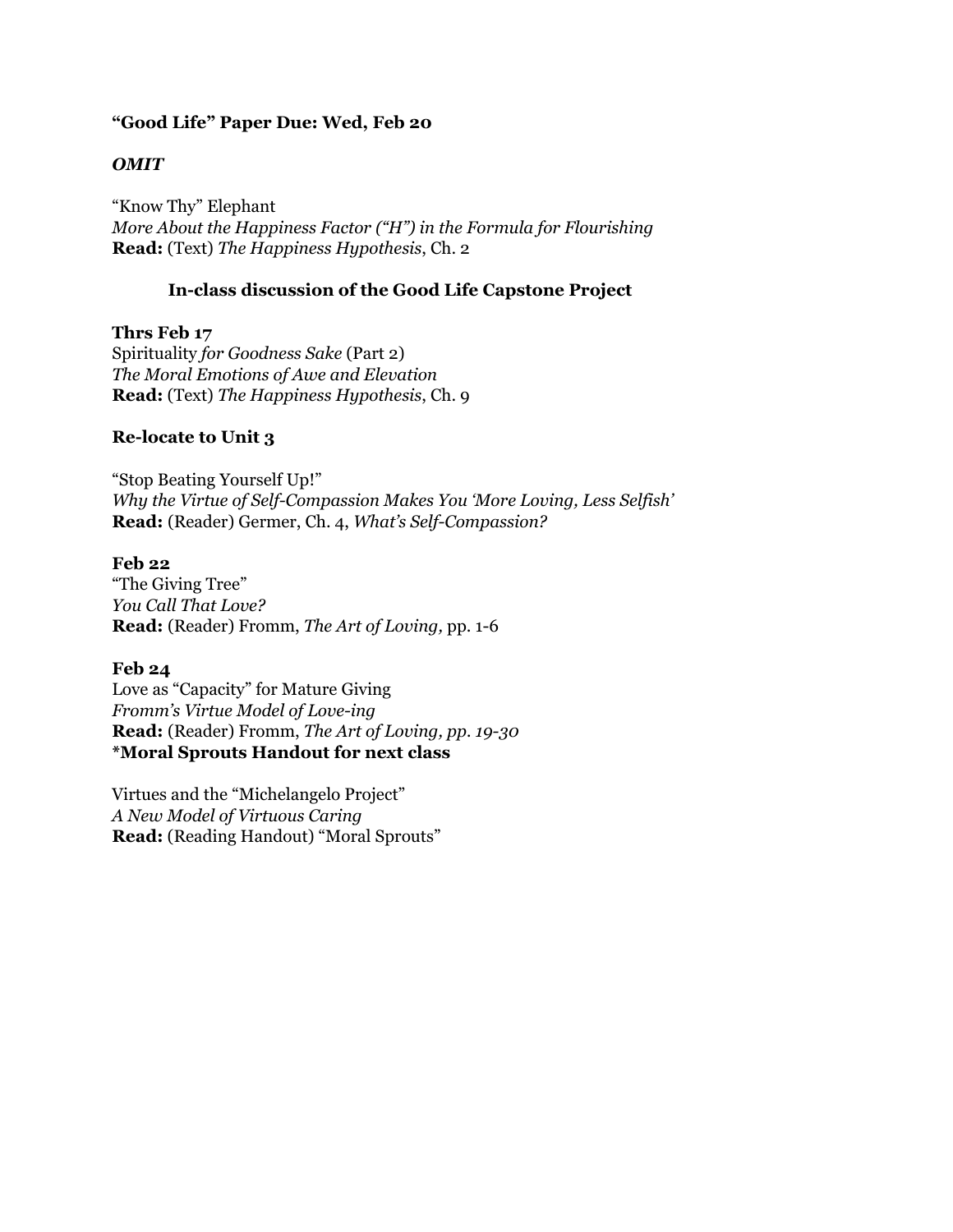Delete

#### **Part 3** *Michelangelo's Workshop* **Principles and Practices of Character Change**

Michelangelo is supposed to have said that his great task as a sculptor was to liberate the figure from the stone. Just so, our task is to find the impediments to . . . integration, and liberate the mind's natural drive to heal – to integrate mind, brain, and relationships in the triangle of well-being

D. Siegel, *Mindsight*, p. 76

*Unit Description:* Here's our fourth and final question: *How do we change for good?* Recent advances in the study of the brain and in a field of study known as "contemplative mind science" reveal the brain to be an organ that is continually built and re-built by one's social experiences. Our interactions with each other literally "sculpt" our brains, and through the brain the goodness of our character (virtue). Likewise, new research demonstrates that various "mindful awareness practices" (MAPs) are able to sculpt the brain to make us *more loving and less selfish*. In this Unit we will study six basic principles of the social brain – especially how and why the brain changes in response to social interactions and to mindful awareness practices. We will study six MAPs that can help us change for good.

In this section we **explore the relationship between love and virtue, especially as it relates to those people closest to you.** An emerging new psychological science of virtue suggests that in order to craft good relationships, we must cultivate "excellences" (arete) of character, especially those that motivate and enable the capacity to love (aka: generative care). Specifically, the virtues of gratitude, trust, compassion, and forgiveness, once believed – by (some) religious traditions – to be aberrations from "real" human nature, are now being revealed as innate neurological "goods" of the human being. These virtues are psychological resources believed to be necessary for loving and flourishing relationships. Virtue science is beginning to show us not only the benefits of virtue, but also how to mindfully practice these virtues in order to enlarge our capacity to love. Our goal in this Unit, as before, is an *ancient, new guide* to love and virtue that could assist us in our pursuit of good relationships – a model of virtuous caring.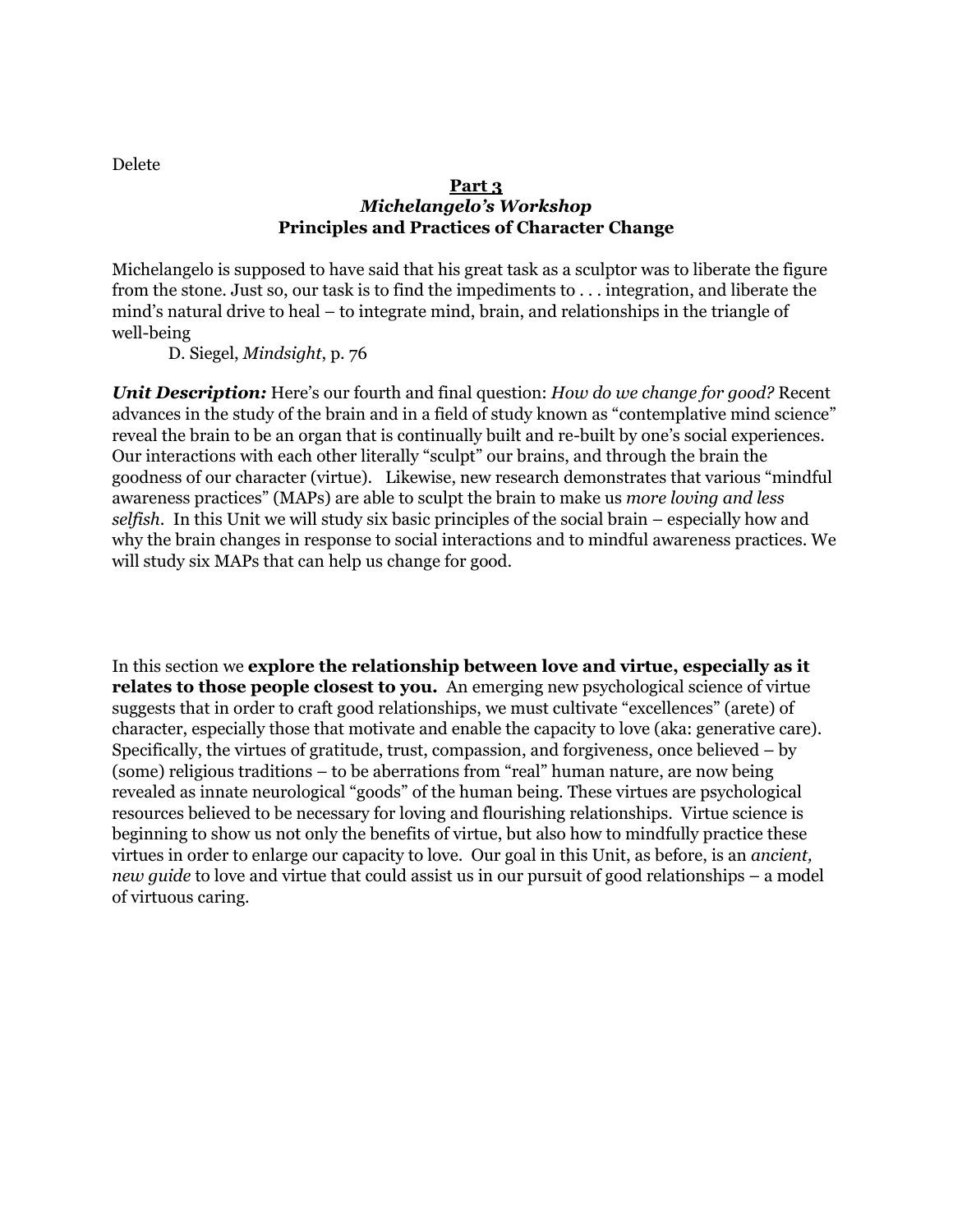#### **Again, here's how I've done Part 2 (Change) and Part 3 (Virtues) in the past.**

11.

#### **Part 2** *Changing for "Good"* **Principles and Practices of Moral Change**

**Unit Description:** Here's our next *good* question: *How does a person change for good?* Recent theoretical and empirical advances in the study of the brain and in a field of study known as "contemplative mind science" reveal the brain to be an organ that is continually built and re-built by one's social experiences. Our interactions with each other literally "sculpt" our brains, and through the brain the goodness of our character (virtue). Likewise, new research demonstrates that various "mindful awareness practices" (MAPs) are able to sculpt the brain to make us *more loving and less selfish*. In Part 2 of our course, we'll study basic processes of the social brain – especially how and why the brain changes in response to social interactions and to mindful awareness practices. We will study six MAPs that can help us change for good.

#### **Unit Project: Mindful Awareness Practices (MAPs) Description Due: Monday, Nov 7 (Paper copy in my Box in Culbertson)**

#### **Week 7**

**Tues Oct 11** *Psychology Major Senior Assessment*

### **Wed Oct 12**: Good Life Paper Due (Paper copy in my box in Culbertson Hall)

#### **Thrs Oct 13**

The Science of Mindfulness *Ancient Practices for Modern Times* **Read**: (Text) Siegel, INTRODUCTION **AND** Ch. 1 (including pp. 14-22 on "Minding the Brain")

#### **Week 8**

#### **Tu Oct 18**

"Crepes of Wrath" *How the Past Makes You Lose Your Moral Mind* **Read:** (Text) Siegel, *Mindsight*, "Crepes of Wrath" (Ch. 2, pp. 23-44)

#### **Distribution of MAPs Project**

**Thrs Oct 20**